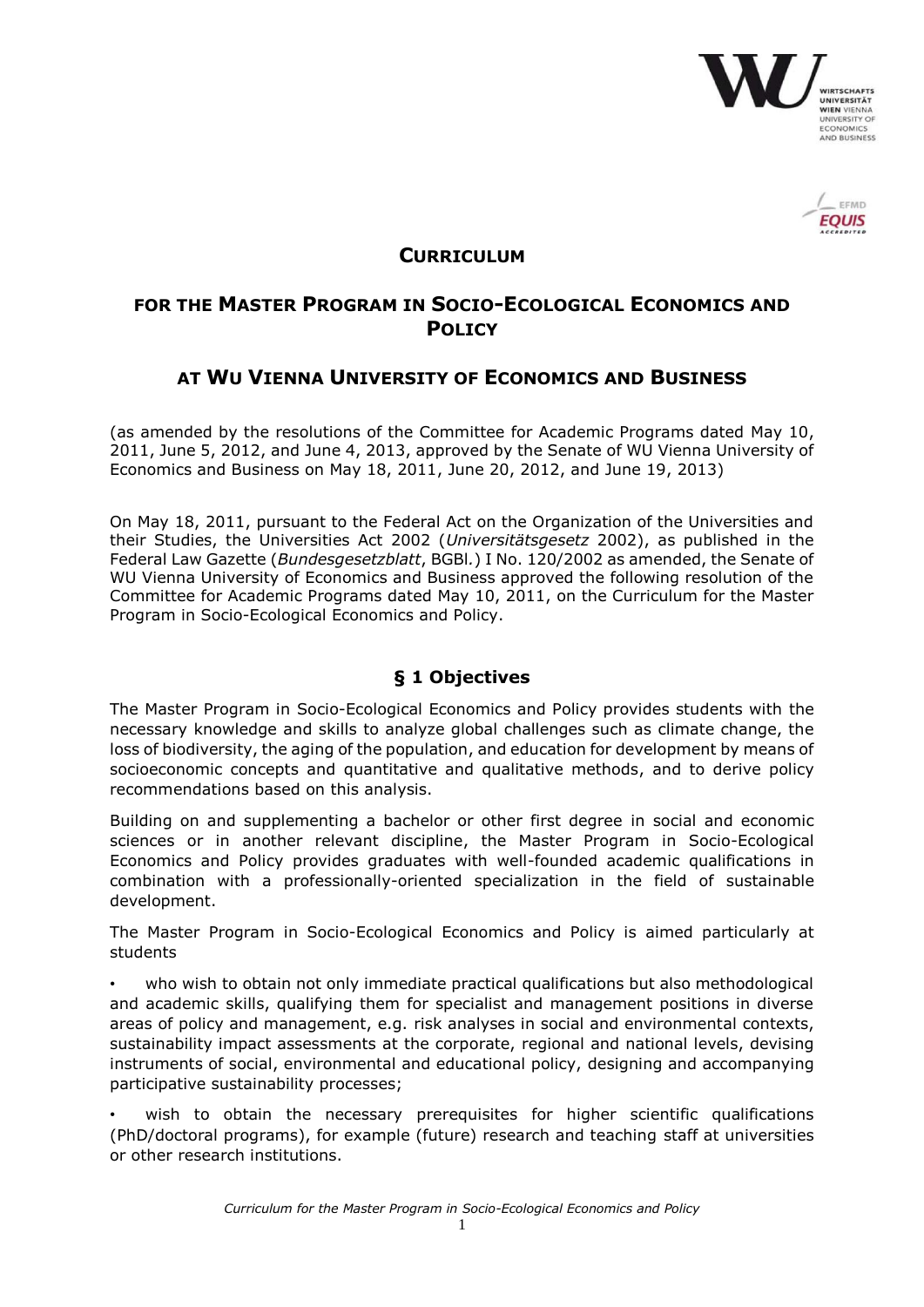Graduates of the Master Program in Socio-Ecological Economics and Policy have the ideal qualifications to prepare them for a career as socioeconomically trained specialists in the field of sustainability or for an academic career. After completing the master program, graduates have the necessary skills to

• gain a comprehensive understanding of issues in the field of socio-ecological transition and ensuing challenges for politics, and to analyze these issues using appropriate models and quantitative and qualitative methods;

• obtain relevant information from specialist academic and practical literature and socioeconomic information systems and apply them in a critical but considered manner;

• support political and management processes through appropriate designs and skills even in conflict-laden situations;

• work constructively in teams and participate actively in interactive problem-solving processes;

if appropriate, advance their specialized theoretical and methodological skills in the context of a relevant PhD program.

## **§ 2 Admission to the Program**

(1) The prerequisite for admission to the Master Program in Socio-Ecological Economics and Policy is the successful completion of a bachelor degree program or a *Fachhochschule* (university of applied sciences) bachelor program or an equivalent first-degree program in a relevant discipline at a recognized post-secondary educational institution in Austria or abroad.Admission to the Master Program in Socio-Ecological Economics and Policy is regulated by a selection procedure pursuant to  $\S$  64 (6) of the Universities Act 2002.

(2) Dual application of examinations to the Master in Socio-Ecological Economics and Policy through recognition of examinations completed in the first-degree program in a relevant discipline pursuant to (1) is not permissible.

### **§ 3 Classification, Structure, Total Credit Hours and ECTS**

(1) The Master Program in Socio-Ecological Economics and Policy is a degree program in social and economic sciences within the meaning of § 54 (1) of the Universities Act 2002.

(2) The 4-semester Master Program in Socio-Ecological Economics and Policy is made up of 120 ECTS credits and 44 credit hours. The master thesis is worth 20 ECTS credits, and the subjects of the Master Program in Socio-Ecological Economics and Policy account for the remaining 100 ECTS credits.

(3) The Master Program in Socio-Ecological Economics and Policy will be held entirely in English.

### **§ 4 Types of Examinations**

The types of examinations named in this Curriculum are defined in the Exam Regulations of WU Vienna University of Economics and Business. This Curriculum, together with the Exam Regulations, forms a curriculum pursuant to  $\S 25 (1)$ , item 10, of the Universities Act 2002.

### **§ 5 Courses and Examinations**

*Curriculum for the Master Program in Socio-Ecological Economics and Policy*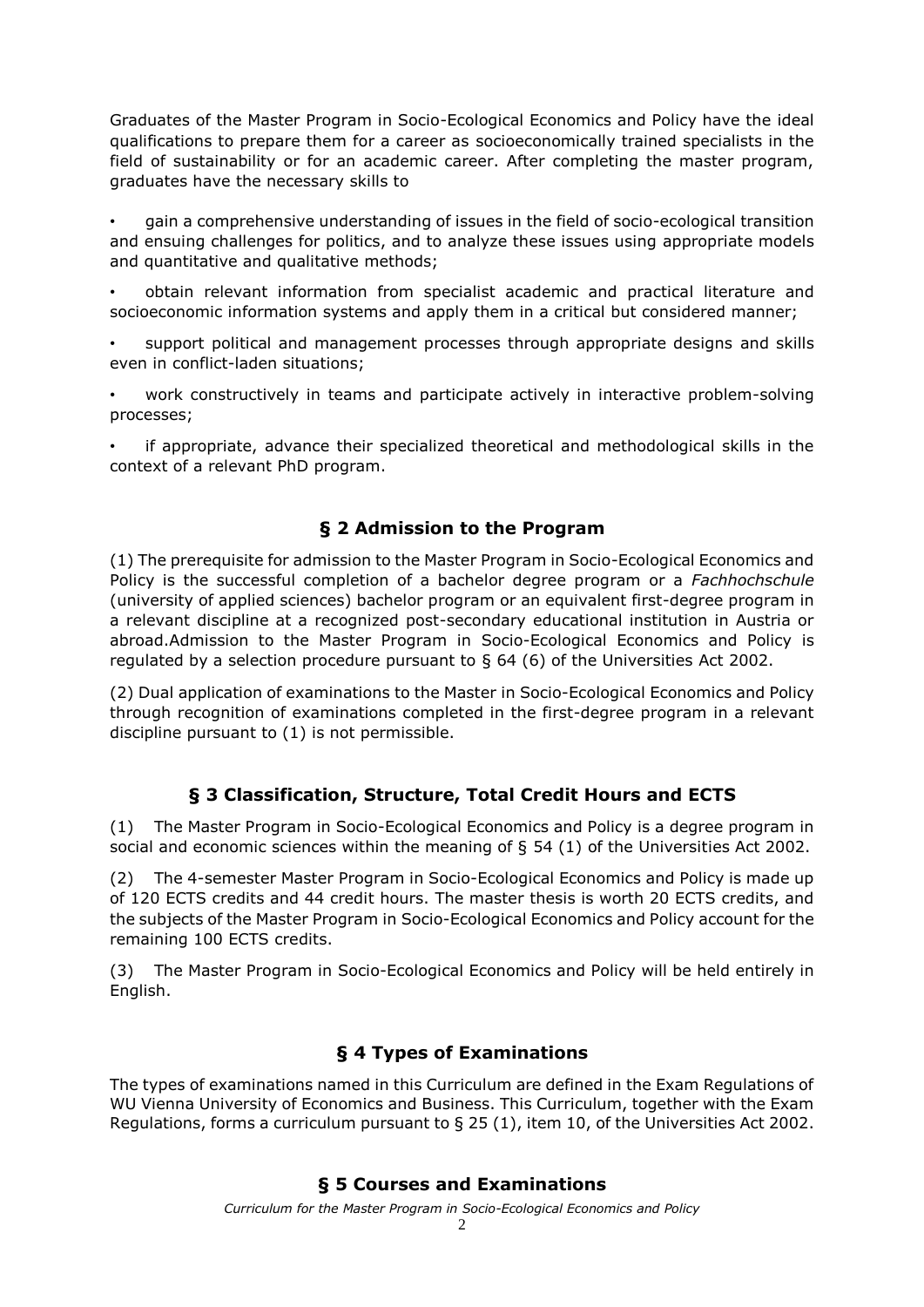(1) The following courses and examinations are compulsory subjects in the Master Program:

| Course title                                                    | ECTS | Credit<br>hours | Type of<br>examination |
|-----------------------------------------------------------------|------|-----------------|------------------------|
| Introductory courses (16 ECTS):                                 |      |                 |                        |
| Contemporary policy challenges                                  | 8    | 4               | $PI*$                  |
| Methodology for interdisciplinary research                      | 8    | 4               | PI                     |
| Theory courses (24 ECTS):                                       |      |                 |                        |
| Growth, well-being and development                              | 8    | 4               | PI                     |
| International institutions, governance and policy<br>evaluation | 8    | 4               | PI                     |
| Actors, behaviors and decision processes                        | 8    | 4               | PI                     |
| Methods courses (20 ECTS):                                      |      |                 |                        |
| Quantitative and qualitative methods 1                          | 10   | 4               | PI                     |
| Quantitative and qualitative methods 2                          | 10   | 4               | PI                     |
| Research courses (10 ECTS):                                     |      |                 |                        |
| Advanced research methods                                       | 5    | フ               | PI                     |
| Research seminar                                                | 5    |                 | PI                     |

\*PI = *prüfungsimmanent*, class with continuous assessment of student performance

(2) In addition, two of the following advanced concentration areas must be completed during the course of the Master Program in Socio-Ecological Economics and Policy. Each PI (class with continuous assessment of student performance) course is worth 15 ECTS credits and 6 weekly credit hours:

- 1. Environmental change and policy
- 2. Population, human capital and policy
- 3. Globalization and multi-level policy
- 4. Globalization and social policy

(3) The Vice-Rector for Academic Programs and Student Affairs shall, in consultation with the Academic Director responsible for the program in question, determine the specific courses to be offered as electives, with regard to curricular issues, and submit them to the Committee for Academic Programs. The Committee for Academic Programs is entitled to revoke the Vice-Rector's decision in its subsequent meeting with regard to curricular matters and determine a course program itself. The finalized course program is to be published in the bulletin (*Mitteilungsblatt*) of WU Vienna University of Economics and Business in a timely manner. In the event of changes, to protect the interests of those students who had justifiably relied on being able to complete their examinations according to the previously valid regulations, the Vice-Rector for Academic Programs and Student Affairs shall provide for adequate transitional measures and submit these to the Committee for Academic Programs. The Committee for Academic Programs is entitled to revoke the Vice-Rector's decision in its subsequent meeting and may instead determine transitional provisions itself.

#### **§ 6 Specific Requirements for Admission to Courses and Examinations**

*Curriculum for the Master Program in Socio-Ecological Economics and Policy* Successful completion of at least two of the four courses "Contemporary policy challenges", "Methodology for interdisciplinary research", "Growth, well-being and development" and "International institutions, governance and policy evaluation" is the prerequisite for